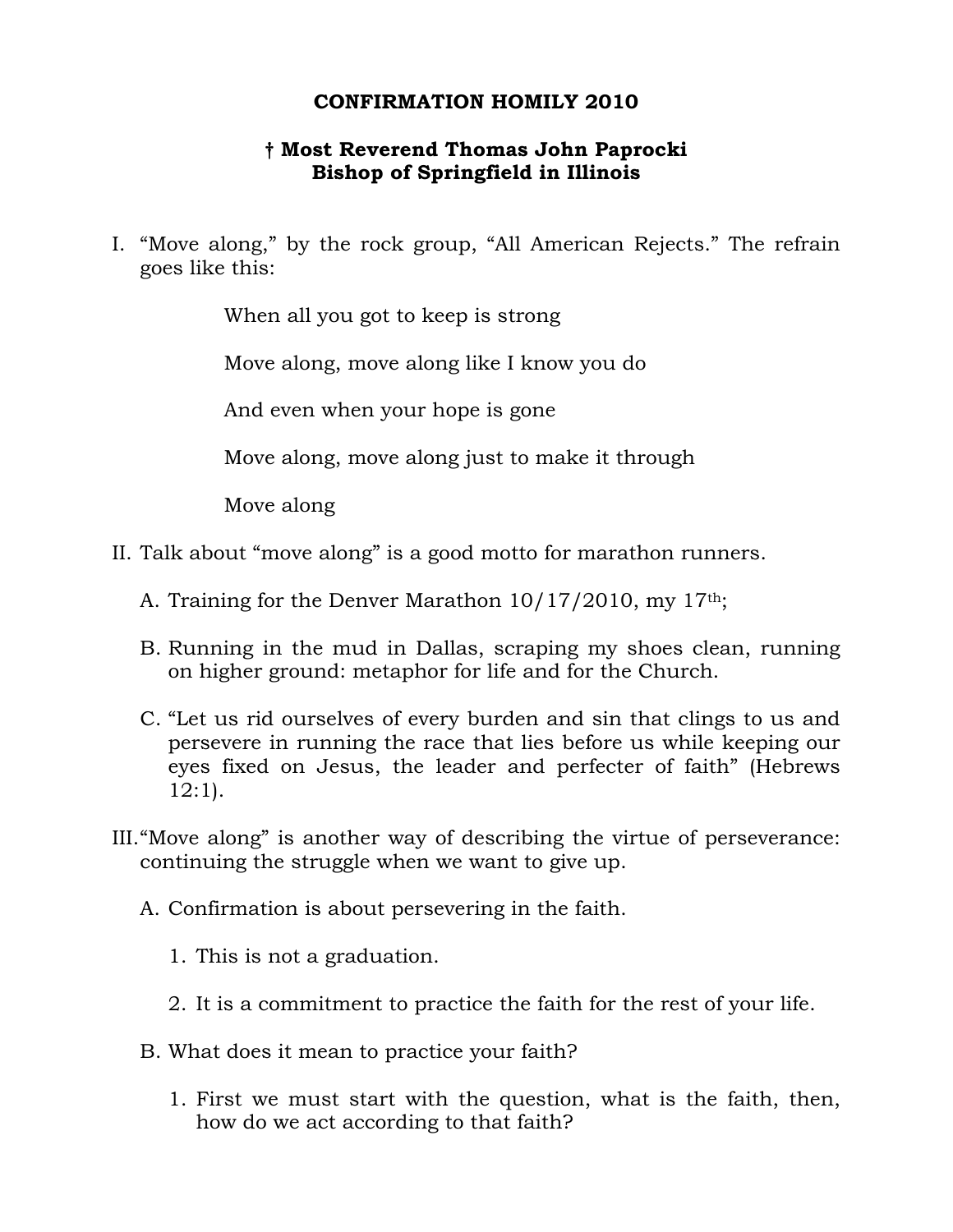- 2. The answer to the first question is found in the baptismal promises that you are about to renew.
- IV. What do we believe?
	- A. First, we reject Satan, and all his empty promises.
	- B. Trinity; this is how we were baptized: one God, but three persons, united in relationship to each other in a divine community of love:
		- 1. God the Father, creator of heaven and earth;
		- 2. God the Son
			- a. Who is Jesus? After 2,000 years, He is still a mystery and misunderstood by many
			- b. He is our Lord, born of the Virgin Mary, crucified, died, buried, rose from the dead, now seated at the right hand of the Father;
		- 3. God the Holy Spirit, giver of life, came upon the apostles at Pentecost and today is given to you sacramentally in Confirmation.
			- a. St. Augustine: the Spirit is the "bond of love" and "communion" between Father and Son.
			- b. St. Gregory of Nyssa: every divine action "has its origin in the Father, passes through the Son, and is brought to completion by the Holy Spirit." God does not live or act in solitude.
	- C. The Church: holy & catholic: we share in the divine community of love.
	- D. The communion of saints
	- E. The forgiveness of sins
	- F. The resurrection of the body & life everlasting
- V. How do we act according to this faith?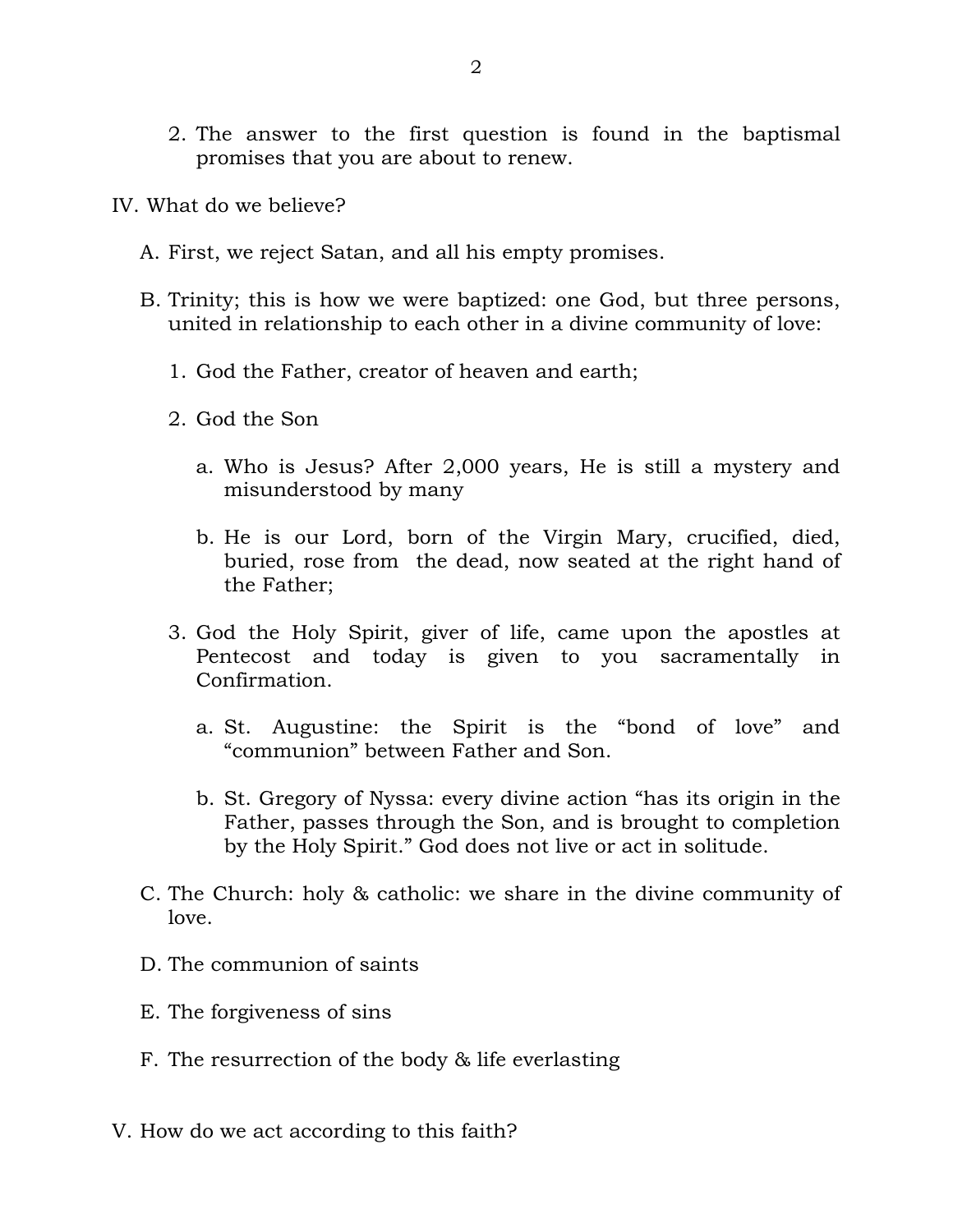- A. Act like we believe it
- B. Follow the 10 commandments and the beatitudes of Jesus
- C. Live a life of virtue, not vice
- D. St. Gregory of Nyssa: The Holy Spirit makes this possible; only the Spirit has the power to bestow good.
- E. Do all with the grace of God, confident in the love He has for you.
- VI. Join me in singing a song by Brian Littrell of the Back Street Boys, "Jesus loves you."

All my life I've heard Him say

Jesus loves you!

I dropped down on my knees to pray

Jesus loves you!

I asked Him to come into me

Jesus loves you!

From Him He gives eternity

Jesus loves you (yes He does)

Jesus loves you (say yes He does)

Jesus loves you (yes He does)

For the Bible tells us so

You need to look inside yourself

Jesus loves you!

You can't take with you all your wealth

Jesus loves you!